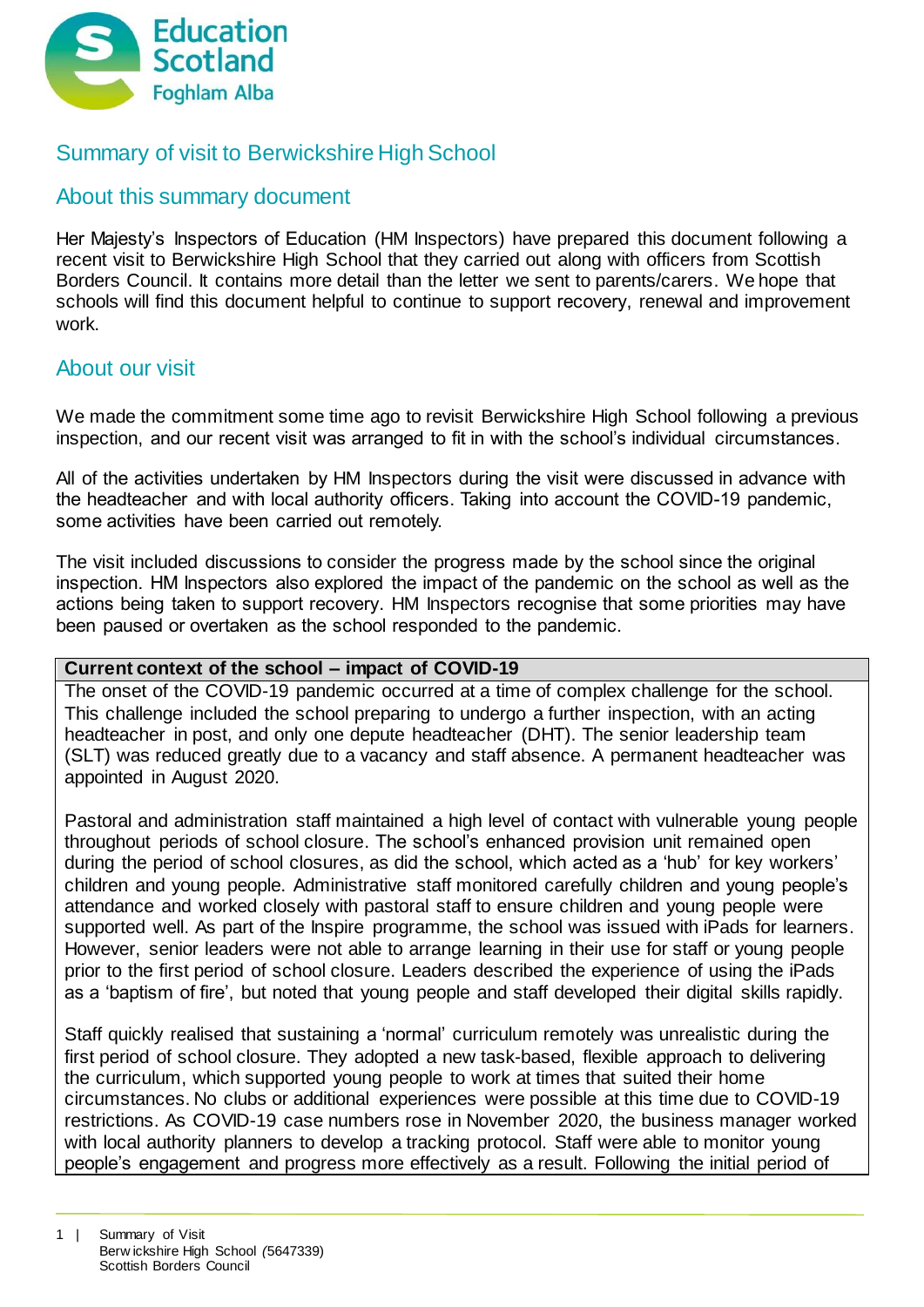

school closure, staff worked to address issues relating to digital technologies, low levels of learner engagement and revised SQA procedures.

The newly appointed headteacher and senior leadership team (SLT) undertook significant planning prior to the return of staff and young people in August 2020. They developed a comprehensive health and safety plan, which clearly identified COVID-19 mitigations.

The SLT and staff planned well for the return of young people after the second period of school closure, building on their earlier experiences. Staff highlighted the challenge of numerous organisational demands, although they recognised a clearer sense of purpose in the school. The staff valued support from both the local authority and the headteacher in relation to the evolving Alternative Curriculum Model (ACM). Most young people were pleased to return to school after the second period of school closure.

At the time of our visit to the school, the headteacher reported there had been a few cases of COVID-19 amongst young people in recent weeks. Staff absence was also affecting the school.

#### **Steps the establishment is taking in relation to COVID-19 recovery**

The school improvement plan identifies clearly the actions staff are taking to support recovery. The plan demonstrates clear strategic thinking from the headteacher, school leaders and other staff members. Each action point within the school improvement plan includes features that are specific to closing identified gaps in learning, rebuilding young people's resilience and restoring progress in learning.

Staff continue to implement strategies to encourage all young people to re-engage fully with their learning, for example, providing phased-return programmes for young people whose anxiety continues to be a barrier to their return to school.

Senior leaders continue to ensure they focus on supporting staff's wellbeing. They recognise and take account appropriately of the family commitments and personal challenges facing staff.

The headteacher has undertaken one-to-one meetings with all staff over the last year. This has helped to boost staff morale, whilst helping him to develop a better understanding of the views and needs of staff. Senior leaders have also met with middle leaders and staff more generally for the same purpose. These meetings are helping to build a more cohesive school community, which the headteacher recognises to be important at this time.

#### **Safeguarding**

Senior leaders and staff have taken appropriate action to address all areas of improvement highlighted in the previous inspection report.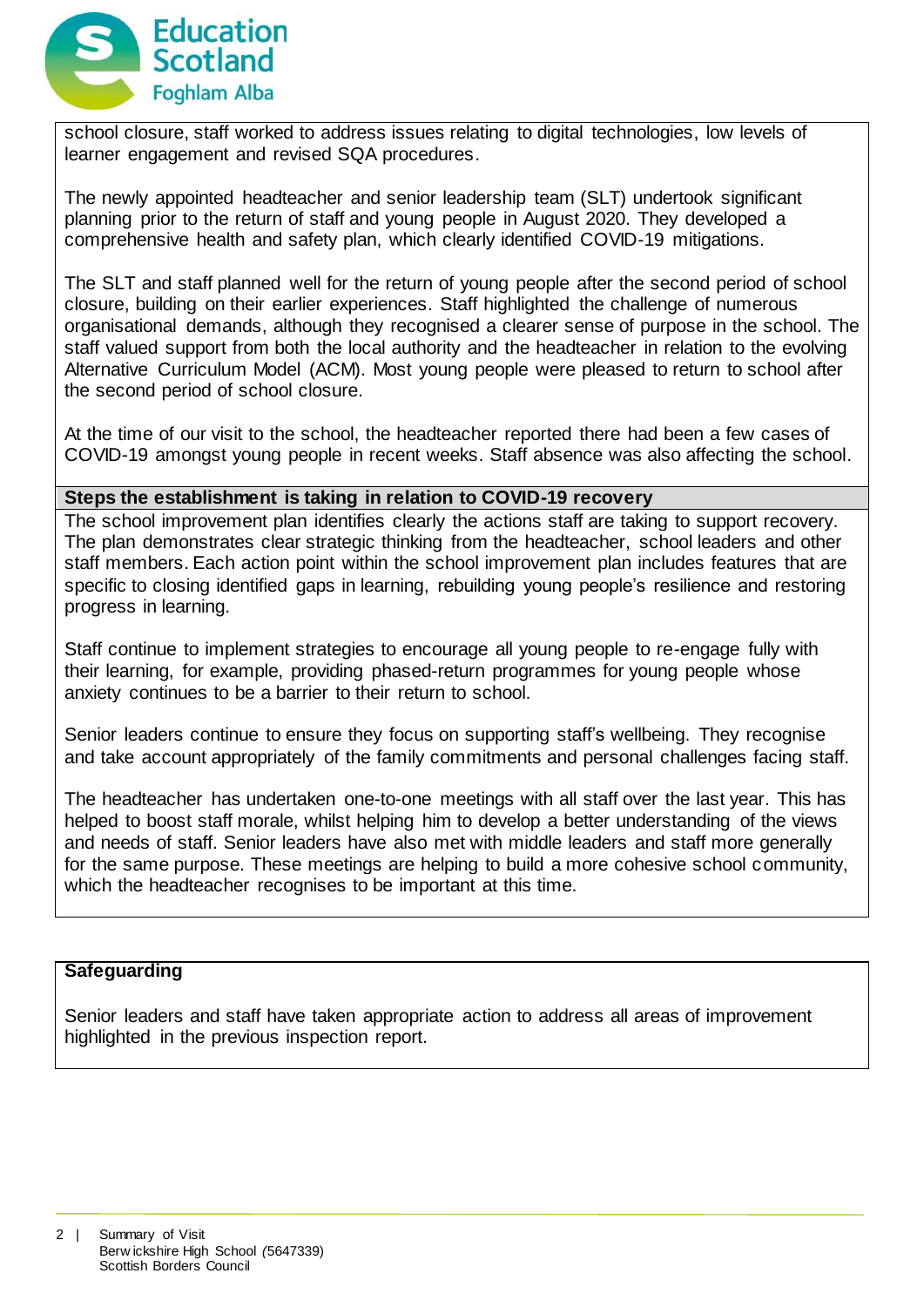

**There is an urgent need to improve leadership at all levels across the school. This includes engaging all young people, parents and staff in reviewing the vision, values and aims with a view of developing a strong identity, with clear attention given to the direction and expectations for Berwickshire High School.**

### **Working together, local authority officers, senior leaders and HM Inspectors identified strengths, progress and areas for further consideration during the visit.**

The school has made considerable progress in this area for improvement. Young people and staff have been enabled well by all senior leaders to engage in leadership roles and activities across the whole school and within faculties. This includes a 'head team' of young people, prefects, and house captains who are working enthusiastically and responsibly with senior leaders to improve the school. It also includes a student council that is working continuously to encourage and act on young people's views. Senior leaders have strengthened a staff 'extended leadership team', and increased the roles for middle leaders across the school to impact positively on change. Teachers are also demonstrating leadership behaviours more consistently. For example, most teachers now have a more visible presence. They communicate more effectively with young people and their parents, and are more willing to engage in professional learning to develop their classroom practice.

Almost all stakeholders spoken to during the visit identified the very positive impact of the headteacher's leadership, and the new, clearer sense of direction and purpose in the school. They value the clarity of this direction and purpose, saying it has helped to build a cohesive learning community that strives continuously to be the best it can be. The refreshed vision, values and aims of the school, developed in partnership with stakeholders, have helped the school to begin to develop its identity. The vision, values, and aims are displayed throughout the school, and teachers, and increasingly young people, use the language of these regularly. A few young people feel the school's revised vision could focus more on how the school plans to meet the needs of all young people. A few parents appreciate how the school emphasises and nurtures a different school value each week. Work on enacting the vision, values and aims is having a very positive, motivating effect on work across the school. However, further work will be required to ensure the vision, values, and aims influence more consistently all aspects of school life, including the school's drive to raise attainment.

**Senior leaders should ensure that, as a key priority, there is a whole school focus on creating a calm, safe and purposeful learning environment which is conducive to high quality learning. This strong focus should include fostering positive relationships across the school and ensuring that there is much greater consistency in the promotion of high expectations at all times with clear boundaries set.**

**Working together, local authority officers, senior leaders and HM Inspectors identified strengths, progress and areas for further consideration during the visit.**

The school environment now offers a calm and orderly context for young people's learning. Staff are highly visible and approachable, and almost all young people demonstrate maturity, respect and courtesy in classes, social areas, and outside the school. Staff and young people report that the school is a more pleasant and rewarding place to learn and that they feel safer. Overall, relationships between young people and staff are positive.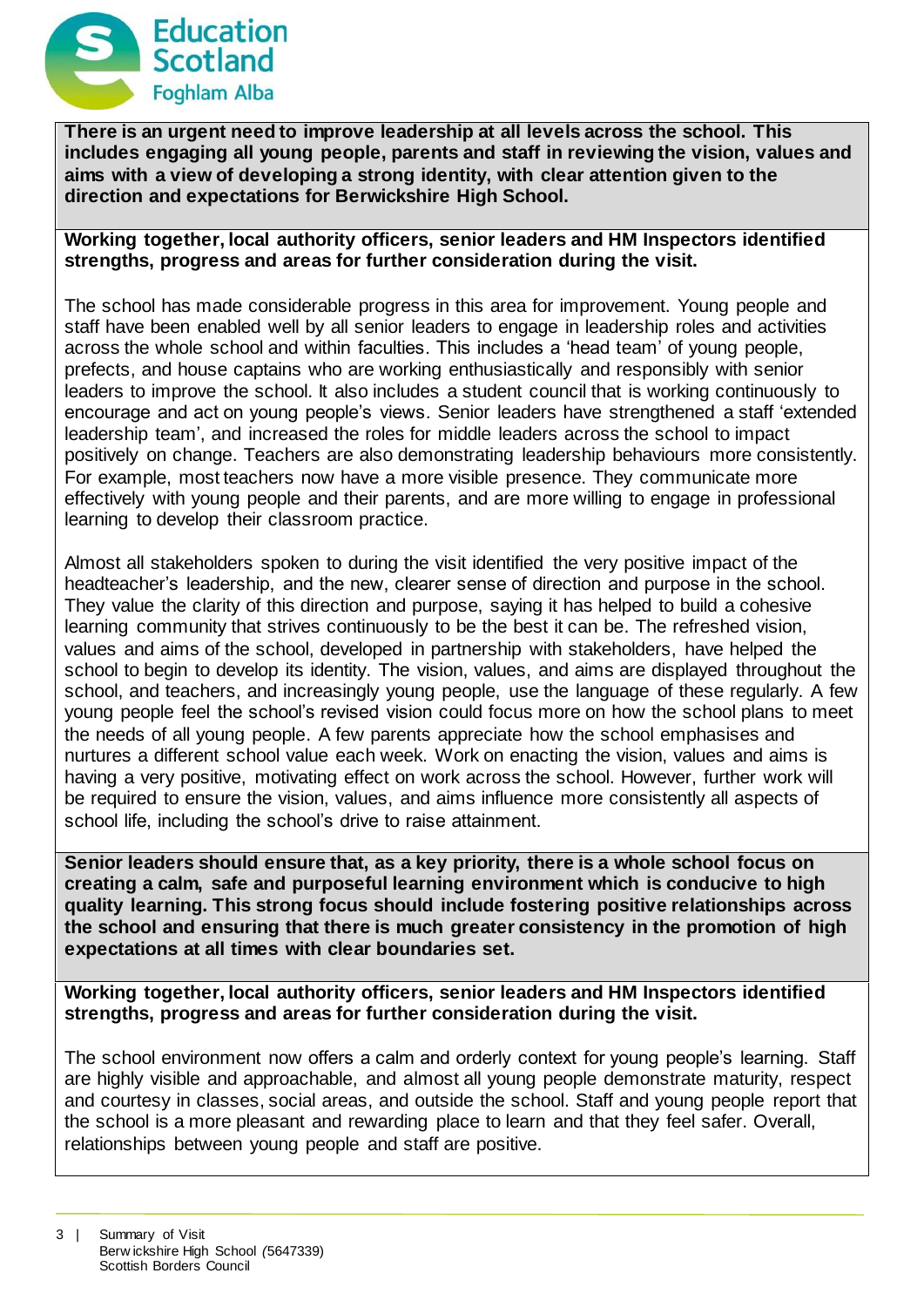

With strong and supportive leadership from the headteacher, all senior leaders are working effectively with young people and staff to set clear expectations for learning and behaviour. These actions are having a positive effect on the ethos of the school. Staff are promoting positive behaviour more effectively, using praise regularly in classes and recognising young people's successes and contributions to the life of the school. Awards celebrating young people's success are displayed attractively in social areas. Senior leaders, teachers and support staff report a significant reduction in the number of incidents requiring intervention by senior leaders.

The curriculum is now providing a wider range of experiences and pathways for young people. This is helping to increase their motivation to learn by being more responsive to their needs. In the small sample of lessons observed, young people's learning experiences were wellstructured and purposeful. Teachers should continue to develop strategies to engage actively all learners, for example, through improved questioning techniques. Within the school's broad strategies to develop high-quality learning and teaching, teachers should ensure that they provide work at suitable levels of challenge to meet the needs of all young people.

**All staff should develop an agreed shared understanding of what high quality learning, teaching and assessment looks like and ensure they apply these standards consistently across the school at all times. Further development of approaches to tracking and monitoring young people's progress, especially in the broad general education, are needed. This will enable staff to put in place clearer next steps in learning for young people to enable them develop the skills and attributes needed for life and work.**

**Working together, local authority officers, senior leaders and HM Inspectors identified strengths, progress and areas for further consideration during the visit.**

The quality and consistency of learning, teaching and assessment has improved considerably across the school, with teachers demonstrating increased confidence in classrooms. Teachers now have a much improved shared understanding of what high quality learning and teaching looks like. They also demonstrate deeper understanding of how they can enhance their teaching, for example, using a daily review, sharing the aim of the lesson, and sharing how young people can be successful in their learning. Senior leaders and staff have clear plans to continue to improve learning, teaching and assessment, to meet the needs of all young people and to continue to raise attainment.

All teachers have been supported well to improve their pedagogy. They have been able to engage in high-quality professional learning, including ongoing work with national partners and the principal teacher of pedagogy. All teachers benefit from regular self-evaluation, frequent lesson visits and observations, ongoing dialogue with peers, detailed lesson-observation feedback, and the use of a well-defined lesson evaluation toolkit. Teachers are increasingly taking part in the school's professional reading group. These initiatives are helping teachers to become more enthusiastic about learning and teaching, and are improving teachers' confidence in classrooms.

Senior leaders and staff have made improvements to tracking and monitoring in the broad general education (BGE), although they plan continued work in this area. Teachers spoke positively of the use of tracking spreadsheets during the second period of school closure. Using the spreadsheets helped them to maintain an overview of young people's progress across all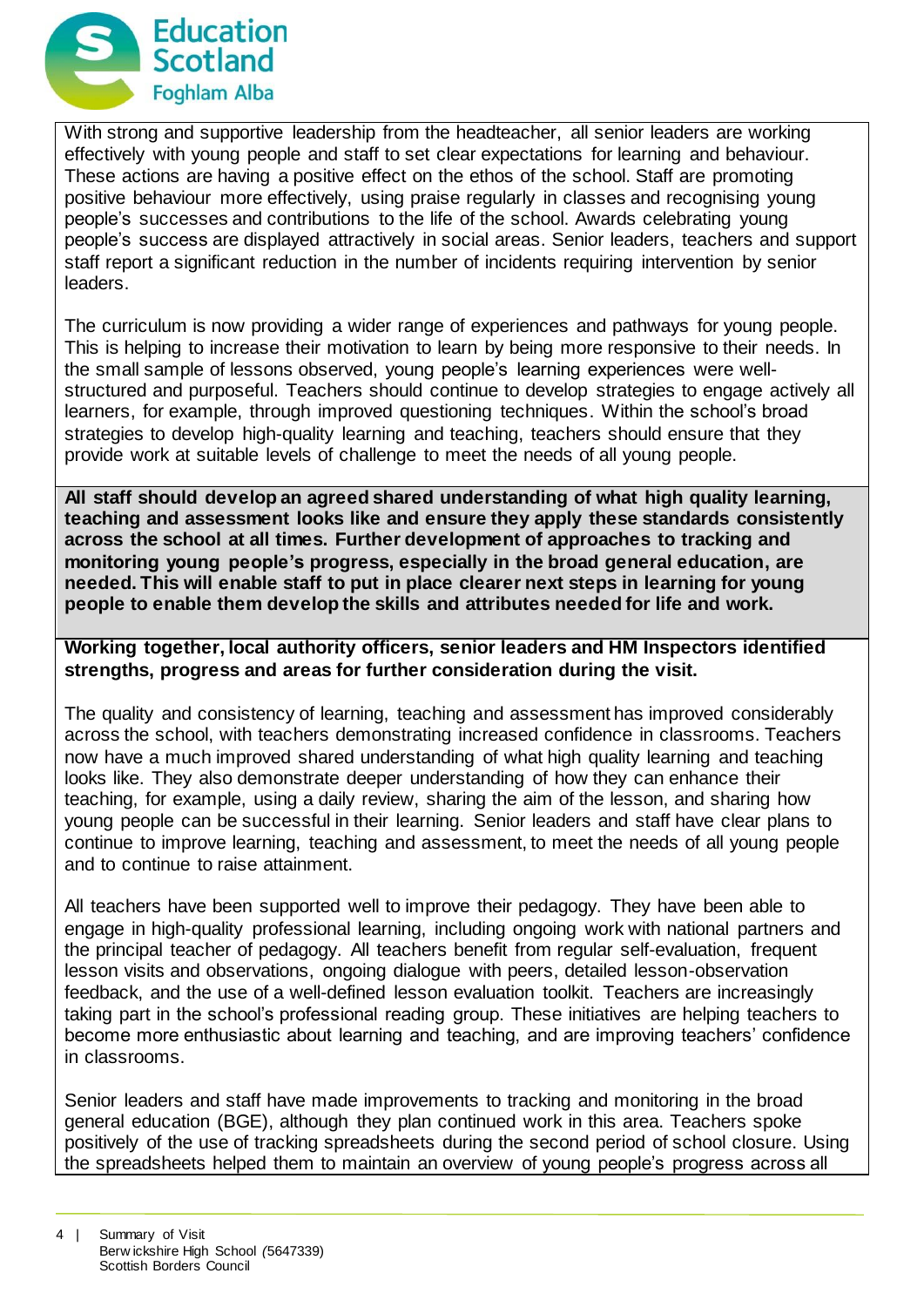

subjects. Teachers also value the use of learning logs as part of the school's ongoing monitoring processes. Moving forwards, it would be beneficial to streamline the format of these learning logs to help all young people and their parents be clear about the expectations of different faculties.

Increased dialogue between senior leaders, middle leaders, staff, young people and parents is used well to help young people reflect on their learning, and develop a better understanding of their progress and learning targets. This dialogue is leading to suitably targeted interventions. Improved regular written communication with parents is making them aware of important information, such as assessment dates, and helping them to be more proactive in supporting young people.

**Staff should develop curriculum pathways, as already agreed, at all stages, including with partners, to promote challenge, provide more flexibility for learners and meet their needs and aspirations. The addition of well-considered vocational pathways is key to enable some young people to succeed. This will take account of national priorities and learner entitlements.**

**Working together, local authority officers, senior leaders and HM Inspectors identified strengths, progress and areas for further consideration during the visit.**

Staff across the school have engaged effectively in reviewing the curriculum. A 'knowledge curriculum' has been agreed to help staff, learners, parents and partners know what young people are expected to learn in each subject area by the end of the BGE. Teachers take account of a wide range of information from learners to inform the curriculum offer. They also use their knowledge of young people, achievement surveys and 16+ data hub information. A dedicated principal teacher post has been created to lead and co-ordinate partnership work linked to the curriculum.

Staff are having supportive learning conversations with young people, to increase understanding of the skills they are developing and potential career opportunities.

Work with partners is leading to the development of more flexible pathways to meet the needs of all young people. Partners demonstrate a very good understanding of the needs of particular groups and individuals that they work with. Partners talk positively about the effectiveness of partnership working and note that staff are keen to engage in developing a greater range of opportunities for young people.

Staff should proceed with their plans to review course choice in the senior phase, to ensure that curriculum areas provide appropriate pathways for young people to meet their needs and aspirations sufficiently. Senior and middle leaders should continue to develop a robust evidence base with which to evaluate the success of curriculum provision in meeting the needs and aspirations of all young people. In doing this they should ensure that all stakeholders, including young people, can contribute effectively.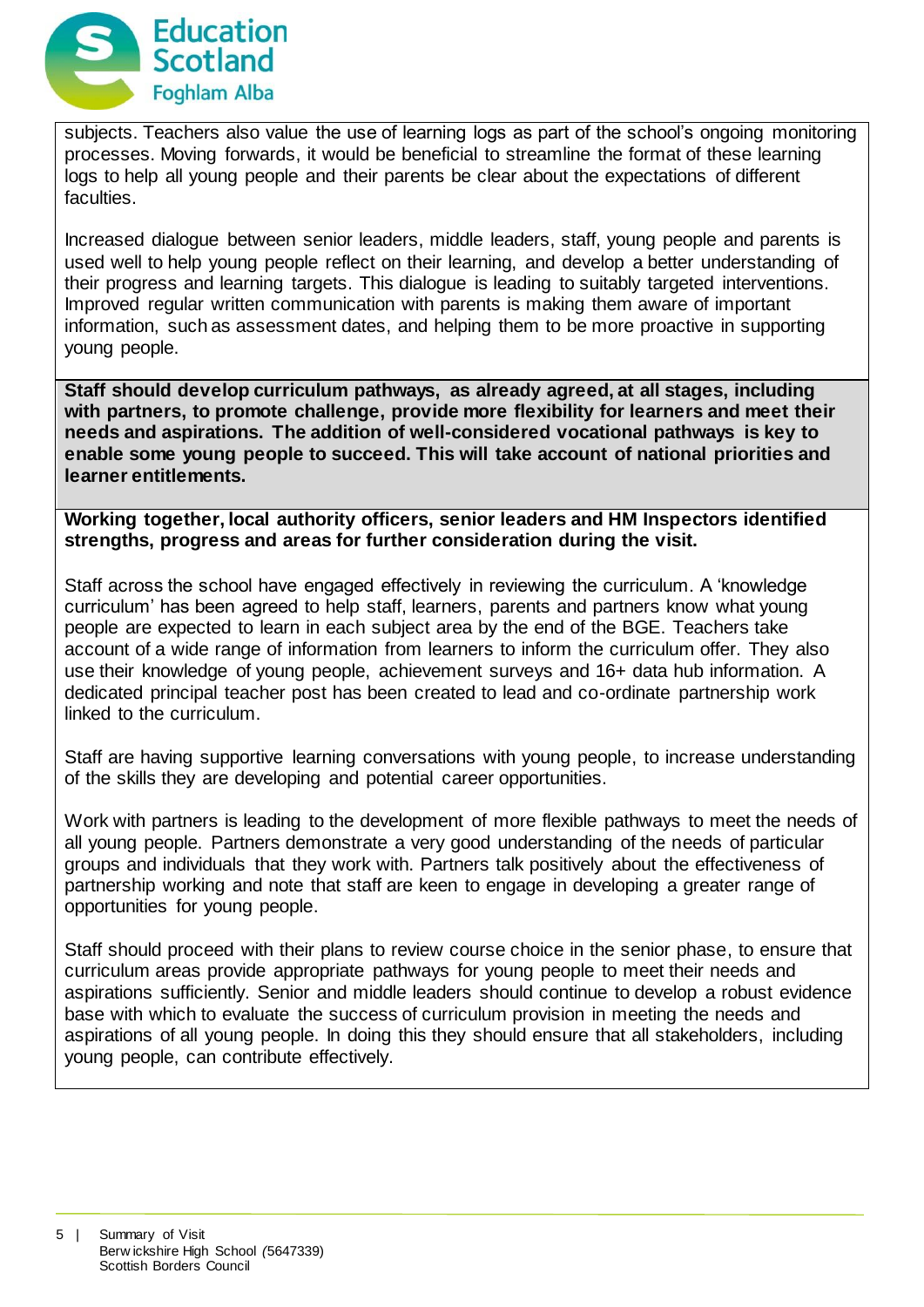

**The wellbeing indicators, such as being safe, nurtured, achieving, respected and responsible need to be embedded in the everyday work of the school. Young people need to understand their relevance, and to use them well to enable learners to take responsibility for their own wellbeing.**

**Working together, local authority officers, senior leaders and HM Inspectors identified strengths, progress and areas for further consideration during the visit.**

Staff have taken a number of important steps to equip young people with the skills to understand and take action on their wellbeing. In response to the COVID-19 pandemic, staff have revised the school's formal wellbeing programme. A few young people spoken to during the visit drew on the structure and vocabulary of the national wellbeing indicators to articulate issues associated with their mental, emotional, social and physical wellbeing. External partners confirmed that young people could describe how features of wellbeing, such as mutual respect and a sense of individual responsibility, were becoming increasingly embedded in their daily experiences.

Pastoral staff meet young people on a one-to-one basis twice yearly, providing space for open discussions centred on wellbeing. Staff use the wellbeing web for these discussions, reinforcing young people's awareness of the indicators. The indicators also feature across the work of the health and wellbeing faculty. Staff have invested considerable time in professional learning to enhance their skills relating to young people's wellbeing. This professional learning includes collaboration with national partners.

Staff have made progress in identifying how the concept and practice of nurture could have a positive influence on young people's learning and achievement. This indictor has been a clear focus of the local authority's work. The nurture base provides an important resource for young people. Staff's professional learning has also explored the role of nurture across the school's work. In time, this professional learning is likely to have a positive impact on practice.

**All staff should continue their work to raise standards of attainment and provide wider opportunities for achievement to improve outcomes for young people. This includes identifying those young people who may miss out, through taking part in few or no wider achievement activities.**

**Working together, local authority officers, senior leaders and HM Inspectors identified strengths, progress and areas for further consideration during the visit.**

Senior leaders and staff have taken a strategic and well-considered approach to planning for improvements in attainment and achievement. The headteacher acknowledges that it might take time to demonstrate measurable impact on improved outcomes for all learners, particularly due to the current pandemic. Significant improvements have been made to teachers' professional learning in relation to learning, teaching and assessment. Improvements have also been made to tracking and monitoring young people's progress in learning, developing flexible curriculum pathways, and providing increased options for wider achievement and leadership. All these improvements continue to support a culture of raising attainment while closing the povertyrelated gap. Senior leaders and staff are identifying, tracking and monitoring young people's achievements robustly. Staff are increasingly developing ways to recognise and celebrate the achievements of all young people. Further consideration needs to be given to ensuring parity of esteem across the wide variety of achievement.